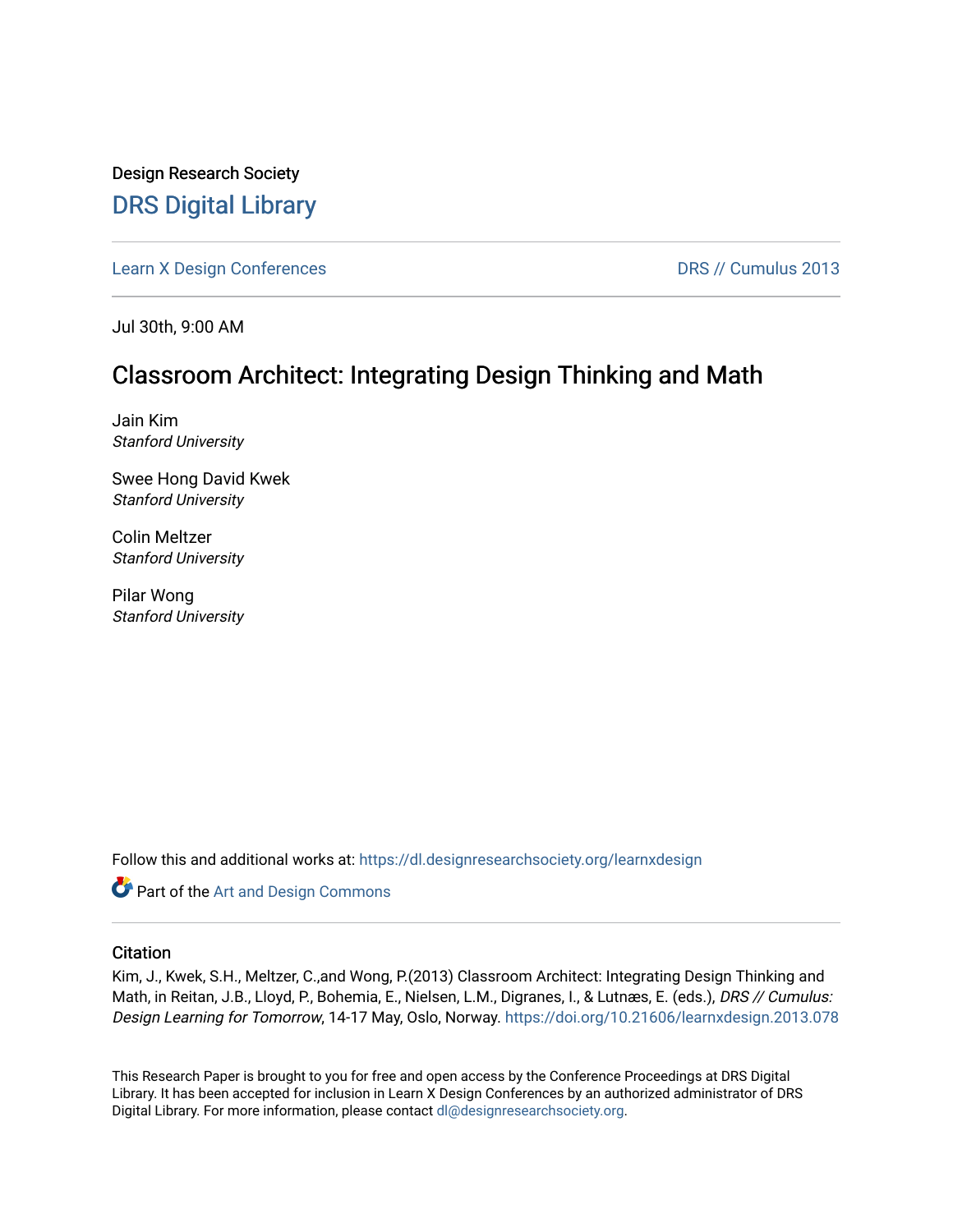

# **Classroom Architect: Integrating Design Thinking and Math**

Jain KIM\* , Swee Hong David KWEK, Colin MELTZER, and Pilar WONG Stanford University

> *Abstract: Classroom Architect is a project-based curriculum that uses the principles of design thinking to review mathematical concepts, such as measurement, scale and area. The anchor task in this curriculum is to create a 3-D virtual model of the ideal classroom, based on the data the students collect. The curriculum uses design thinking as leverage to help students transfer classroom knowledge to real world problemsolving situations. Specifically, the students go through design thinking process -- user needs discovery, ideation, prototype and redesign. In each step of the process different mathematical concepts are reviewed and reinforced through their application to the task. The students will present their final prototype, justifying their design decisions, and mathematical calculations. Classroom Architect promotes an enduring understanding of key concepts of both design thinking and mathematics. It focuses on the learning of cognitive skills, such as problem solving, flexible thinking, making connections, representation of material in multiple ways, collaboration and application of mathematical concepts and skills to develop solutions. The curriculum is developed by applying Wiggins and McTighe's Backward Design method, with six design imperatives, (i) Knowledge Transfer and Application, (ii) Experiential Learning, (iii) Multiple Entries to Learning and Mastery, (iv) Scaffolds that Enable, (v) "Fit For Purpose" Assessment and (vi) Technology that Inspires Learning.*

*Keywords: Design curriculum, Design education for non-designers.* 

 $\overline{a}$ 

<sup>\*</sup> Corresponding author: Stanford University| USA | e-mail: jainkim@gmail.com

Copyright © 2013. Copyright in each paper on this conference proceedings is the property of the author(s). Permission is granted to reproduce copies of these works for purposes relevant to the above conference, provided that the author(s), source and copyright notice are included on each copy. For other uses, including extended quotation, please contact the author(s).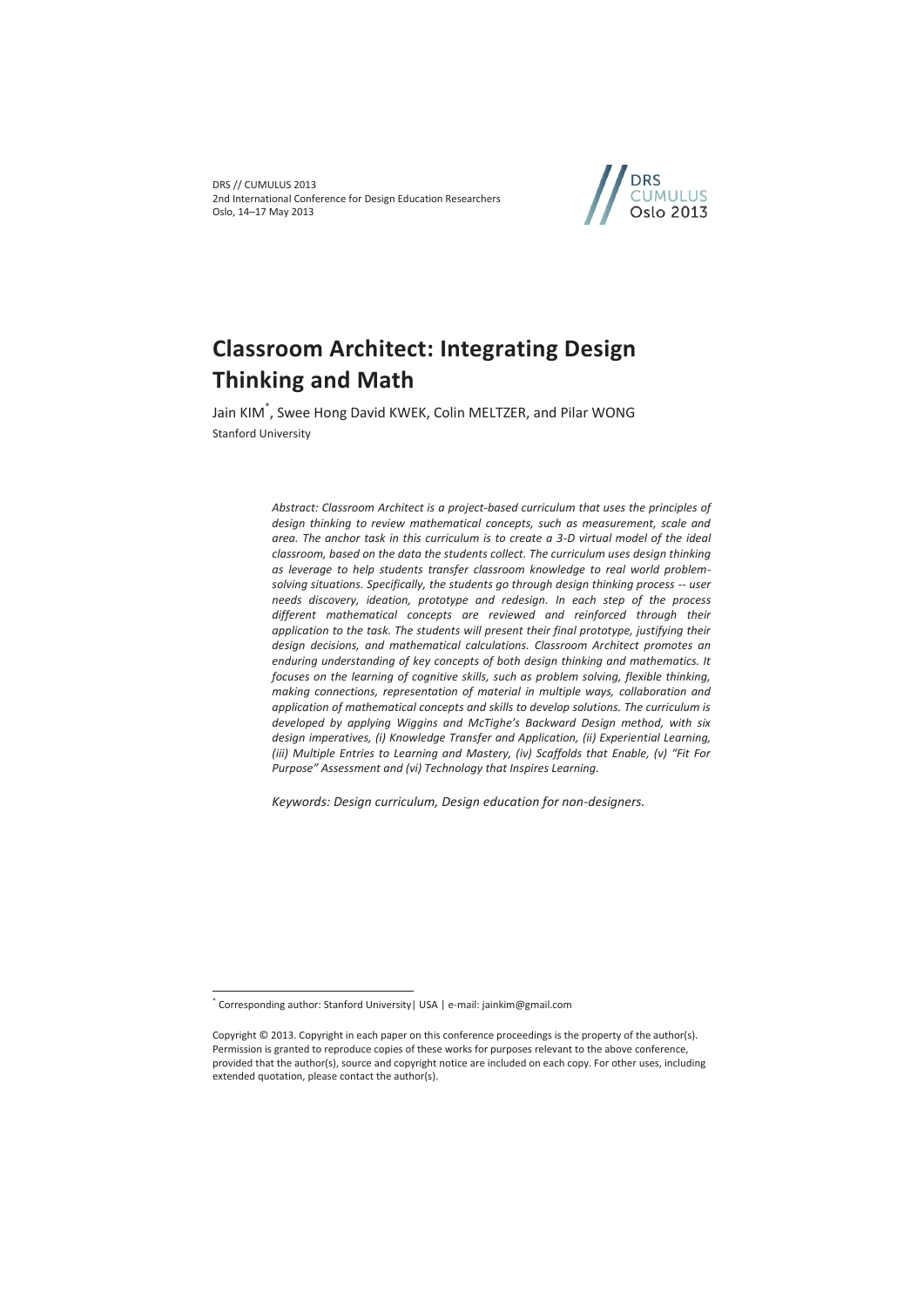# **Introduction**

#### *Relevance and Accountability for 21st Century Learning*

In "Curriculum 21: Essential Education for a Changing World", Heidi Hayes Jacobs cautioned, "Curriculum should not only focus on the tools necessary to develop reasoned and logical construction of new knowledge in our various fields of study, but also should aggressively cultivate a culture that nurtures creativity in all our learners" (Hayes Jacobs, 2010, p. 17). In their work to improve classroom teaching, teachers therefore need to be bold advocates for helping students develop creative ideas that are actionable, rational and constructive.

Yet much of today's education system still focuses on guiding students toward finding the correct answers to fill-in-the blanks on standardized tests, as this kind of instruction facilitates streamlined assessments to measure success or failure. Van Dam (2003) states, "Many districts are so overwhelmed and concerned about the No Child Left Behind requirements and potential financial repercussions of not complying, that for lots of them the safest route is the 'back-to-basics' approach-focusing entirely on 20th century skills at the expense of 21st century ones." It is critical that the "banking" model of learning does not continue to prevail because in this concept of education the scope of action allowed to the students extends only as far as receiving, filing, and storing the deposits (Freire, 1993, p. 72).

In fact, a holistic, constructivist, child-centered approach to education does not end with shifts to a standardized, subject-specific, back-to-basics curriculum. These shifts represent changing priorities: relevance and accountability, and one way to increase relevance while maintaining accountability is to adopt an integrated approach (Drake, 2007). That is why through the implementation of a curriculum that integrate design thinking and math, "Classroom Architect: Integrating Design Thinking and Math" strives to help students develop a skill set that includes ideas generally not fostered within traditional school settings (see Figure 1 for framework and Figure 2 for Curriculum Summary). This skill set would produce an overall creative confidence in students by encouraging non-traditional problem solving skills and creative thinking. More importantly, through design thinking the curriculum hopes to engage students in new ways of thinking with which to deepen Mathematical understandings – beyond mere mastery of computational speed and proficiency. In fact, Kafai & Resnick (2002) and Todd (1999) suggest that design thinking skills are not merely extras, but can in fact aide students in core subject areas as well as building cognitive and social skills. It is therefore the aim of this curriculum product to explore and actualize the potential of Design Thinking in deepening mathematics learning in the classroom. The purpose of this article is to introduce this unique curriculum, and to share its design process and design imperatives with educators and design education researchers for constructive feedback.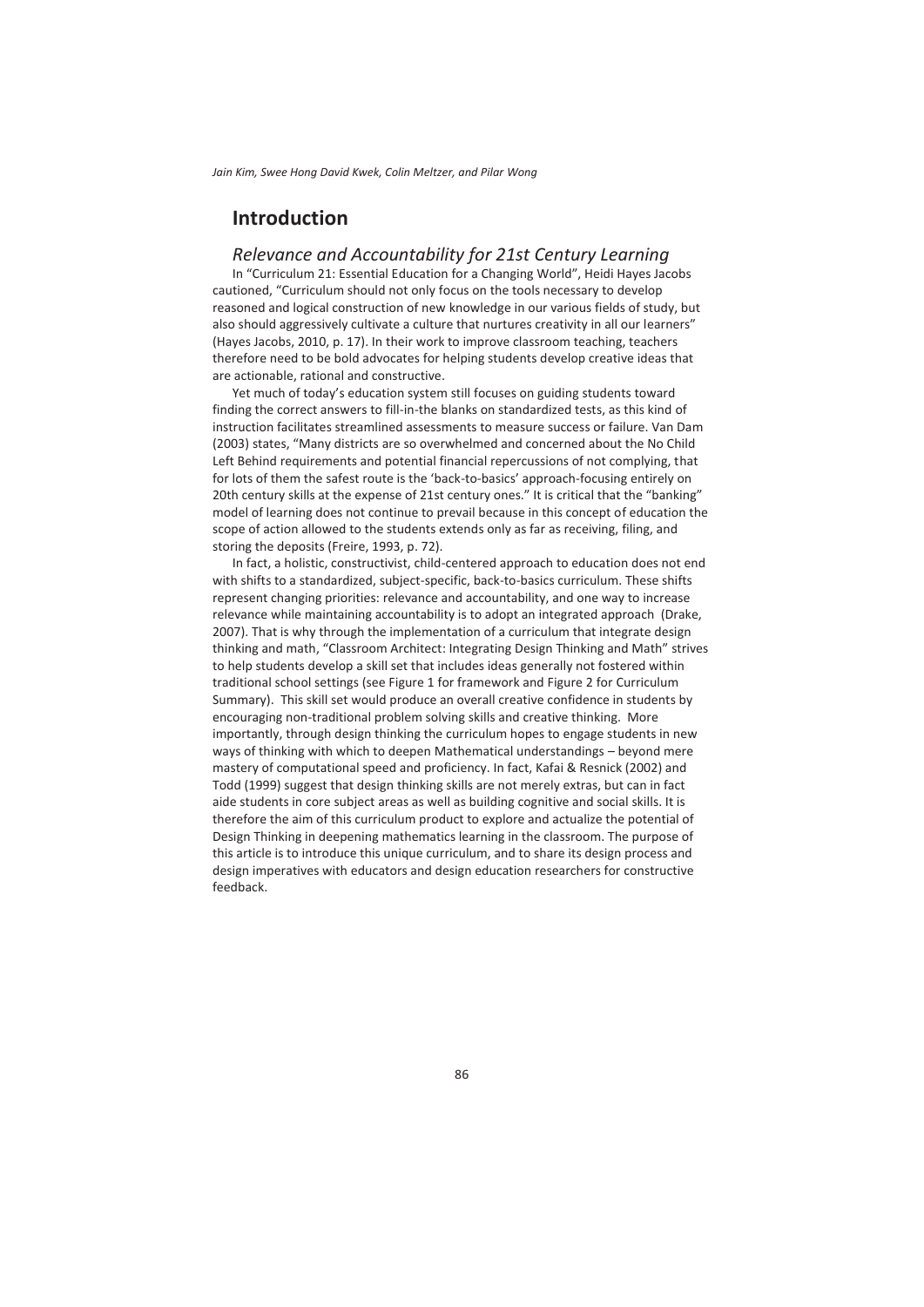*Classroom architect*



*Figure 1. Curriculum Framework for Classroom Architect* 

| <b>Rationale / Context</b>                                                                                                                                                                                                                                                   |                                                                                                                                                                                                                                                                                                                                   |  |  |  |
|------------------------------------------------------------------------------------------------------------------------------------------------------------------------------------------------------------------------------------------------------------------------------|-----------------------------------------------------------------------------------------------------------------------------------------------------------------------------------------------------------------------------------------------------------------------------------------------------------------------------------|--|--|--|
| Curriculum for 21 <sup>st</sup> Century Learning<br>Develop 21st Century Skills<br>Deepen understanding of academic<br>content knowledge through real-world<br>application                                                                                                   | <b>The School</b><br>School's philosophy: "Every Child is a<br>Learner" -- to engage in standards-<br>based skills and inquiry learning,<br>solving real-world problems.<br>Twenty-nine 5 <sup>th</sup> graders<br>All students on either free or reduced<br>lunch<br>17 students classified English Language<br>Learners (ELLs). |  |  |  |
| Approach                                                                                                                                                                                                                                                                     |                                                                                                                                                                                                                                                                                                                                   |  |  |  |
| <b>Integrating Design Thinking and Math</b><br>Solving Design Challenge using Design Thinking Process adapted from Stanford<br>d.School.<br>Review of Math concepts taught.                                                                                                  |                                                                                                                                                                                                                                                                                                                                   |  |  |  |
|                                                                                                                                                                                                                                                                              | <b>EUs and Learning Goals</b>                                                                                                                                                                                                                                                                                                     |  |  |  |
| Students will understand that:<br>Good design solutions serve the needs<br>of their users.<br>Ratios, proportions and scale factors<br>٠<br>are used to solve problems<br>encountered in everyday life.<br>Area is used to represent the size of a<br>two-dimensional space. | <b>Learning Goals</b><br>To help students see connections<br>between what they learn in math and<br>problem solving in the real world<br>through design thinking.<br>To review already taught standards in<br>Math.                                                                                                               |  |  |  |
| <b>Design Imperatives</b>                                                                                                                                                                                                                                                    |                                                                                                                                                                                                                                                                                                                                   |  |  |  |
| Knowledge Transfer and Application (Bruner)<br>Experiential Learning (Dewey)<br>Multiple Entries to Learning and Mastery (Gardner)<br>Scaffolds that Enable (Benson)<br>Fit-for-Purpose Assessment (Stiggins et al.)                                                         |                                                                                                                                                                                                                                                                                                                                   |  |  |  |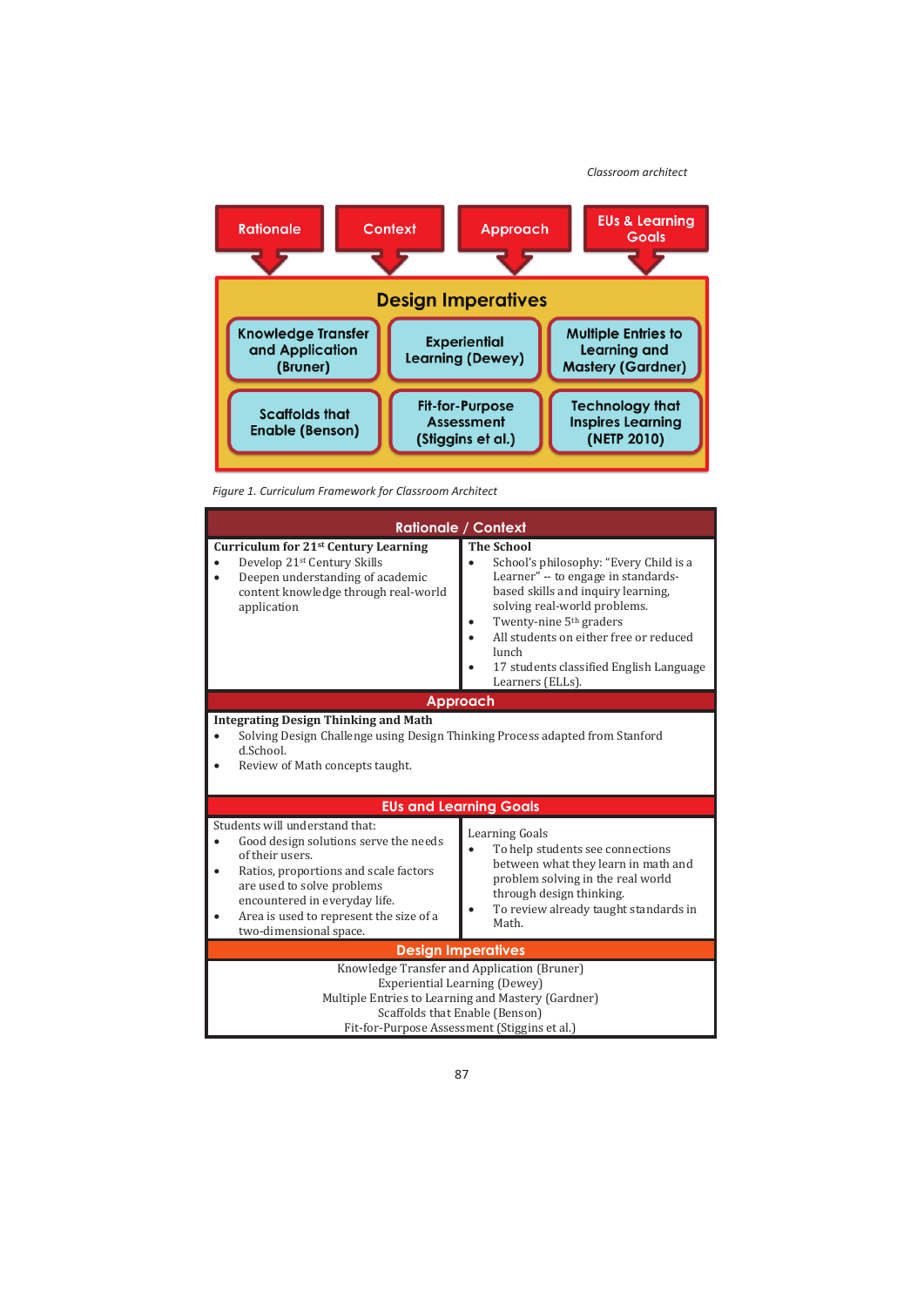| Technology that Inspires Learning (National Education Technology Plan 2010)                                                                                                                                         |                                                                                                                                                                       |  |  |  |
|---------------------------------------------------------------------------------------------------------------------------------------------------------------------------------------------------------------------|-----------------------------------------------------------------------------------------------------------------------------------------------------------------------|--|--|--|
| <b>Lesson Components</b>                                                                                                                                                                                            | <b>Assessment</b>                                                                                                                                                     |  |  |  |
| User Needs: Students interview their fellow<br>students and the teacher to assess what they<br>need in a classroom setup.<br>Ideation: Students take basic measurements<br>of the room and furniture and brainstorm | Assessment for learning:<br>Teacher feedback and monitoring of<br>student progress (Catch Up Days)<br>Group Process Portfolio<br>٠<br>Individual Design Journals<br>٠ |  |  |  |
| many redesign ideas.                                                                                                                                                                                                |                                                                                                                                                                       |  |  |  |
| Prototype: Students use their Blueprint to<br>rearrange classroom and add furniture.                                                                                                                                | Assessment of learning:<br>Final Prototype presented during Expo<br>Final Group Process Portfolio                                                                     |  |  |  |
| Redesign: Students get feedback on their                                                                                                                                                                            | Final Individual Design Journals                                                                                                                                      |  |  |  |
| Blueprint and redesign to create their final<br>Prototype (3D virtual model)                                                                                                                                        |                                                                                                                                                                       |  |  |  |
| <b>EXPO and Celebration</b>                                                                                                                                                                                         |                                                                                                                                                                       |  |  |  |
| Peer Assessment Using Rubrics<br>A celebration of student success                                                                                                                                                   |                                                                                                                                                                       |  |  |  |

*Figure 2. Curriculum Summary for Classroom Architect* 

# **Overview**

For students, the classroom is a place for learning, an environment dedicated to promoting feelings of well-being and motivation to learn and focus. In fact, the classroom space offers both fertile ground and topic for students to bring creative thoughts to the process. Dunn and Burke (2009) stated the need for teachers to be taught how to redesign their classrooms so that all students will be provided the necessary space that complements their environmental learning style preferences. By altering the classroom some students will be given the opportunity to work in formal areas – desks, chairs, and tables; other students will choose informal areas – couches, rugs, soft chairs. Within the areas of every classroom, adaptations can be made for sound preferences, lighting needs, and temperature controls.

In "Classroom Architect: Integrating Design Thinking and Math", the curriculum puts the students in that role instead. The classroom is a space for them to move around, a space for identity, a space for community-building and a space with working areas that fit the individual student. This experience would present them opportunities for greater ownership and motivation as learners.

Classroom Architect is a project-based curriculum that uses the principles of design thinking to review mathematical concepts, such as measurement, scale and area. The anchor task in this curriculum is for the students to each create a 3-D virtual model of their ideal classroom, based on the data they collected as a group. In this curriculum, the design thinking process the students go through is a simplified form (see Figure 3) of the approach developed by Stanford University's d.school (refer to Figure 4). In this adaptation, the steps have been renamed while ensuring high fidelity to the key stages of the design thinking process. The changes are necessary because the language of the design thinking process becomes the language of communication and self-reflection as well. By simplifying the steps and renaming them to align with the key concepts of "user needs", "ideation", "prototype" and redesign" it would help these ideas stick and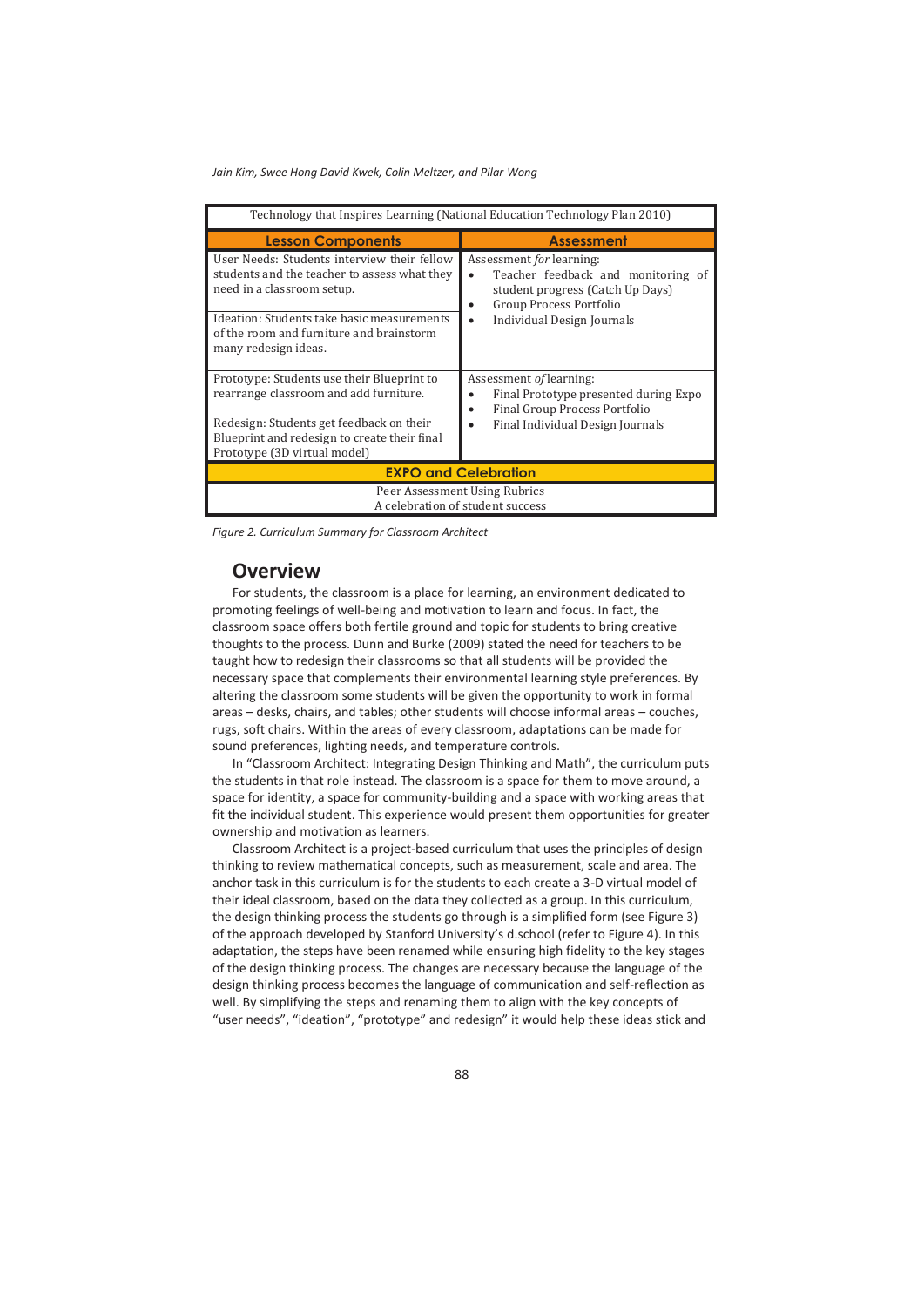help the students experience greater success with the process of redesigning their classroom. The four steps are as follow:

- Step 1: User Needs Discovery Students interview fellow students and the teacher to assess what they need in a classroom setup.
- Step 2: Ideation Students take basic measurements of the room and furniture and brainstorm many redesign ideas.
- Step 3: Prototype Students create their first 2-D blueprint of their classroom design.
- Step 4: Redesign Students get feedback on the 3-D Virtual Model and create a final prototype of their classroom design.

In each step of the process different mathematical concepts are reviewed and reinforced through their application to the task. At the end, students will present their final prototype to the class, justifying their design decisions, and mathematical calculations.



*Figure 4. Stanford d.school's Design Thinking process (from: www.designthinkingblog.com/wpcontent/uploads/2009/10/Design-thinking-process.png)* 

## *Information about the Site*

#### ABOUT THE SCHOOL

The chosen site is a school in Southern California. The school's philosophy of "Every Child is a Learner" drives their commitment to developing instruction that provides students opportunities to engage in standards-based skills and inquiry learning, grappling with real-world problems, and seeking answers to their own questions. The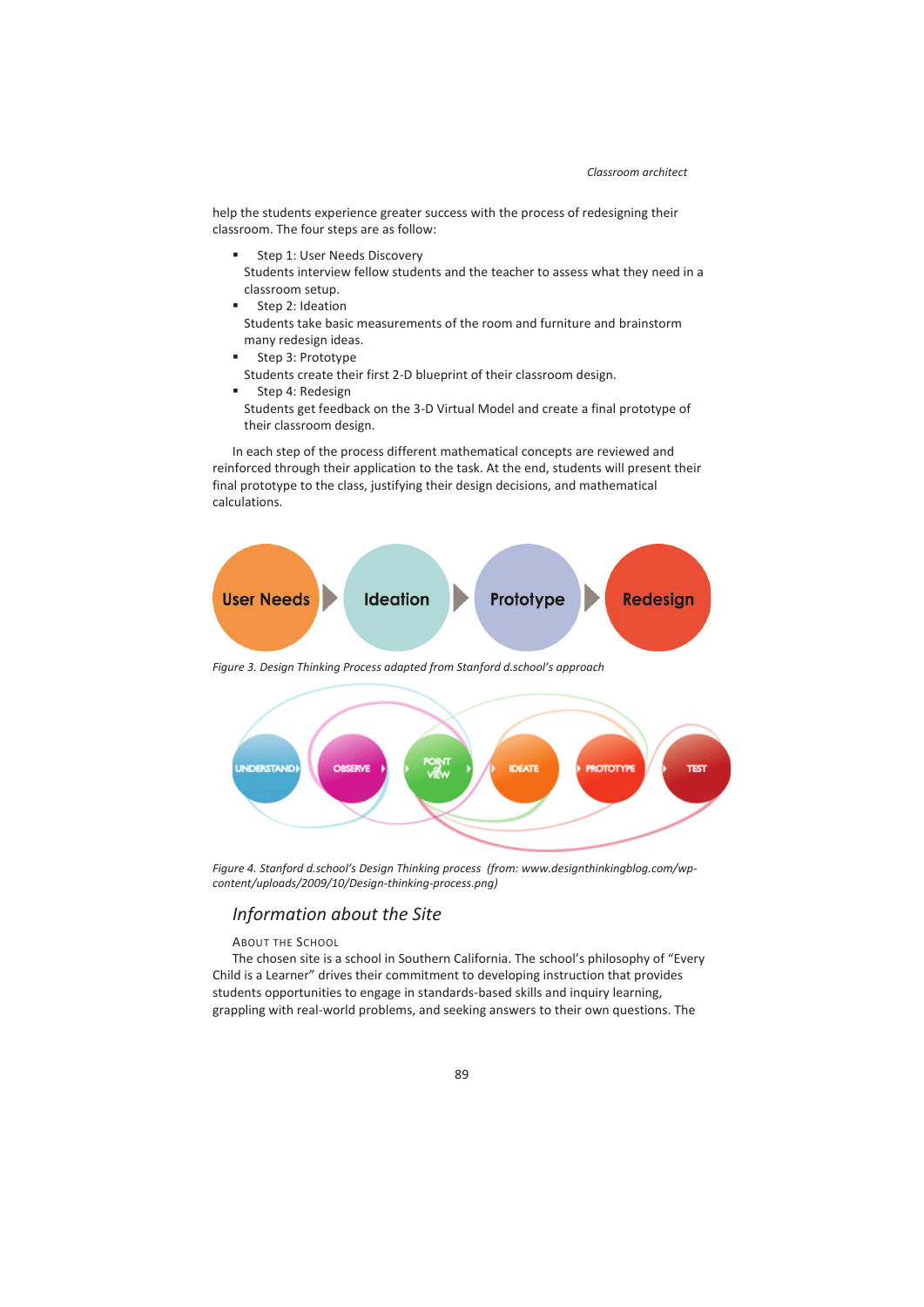school's overall approach to learning and teaching is driven by the following imperatives:

- A standards-based curriculum, best strategies, and differentiated instruction enable students to develop analytical and critical thinking skills.
- Learning and communicating through different modalities, and working individually and in groups, enables every student to learn.
- Mastering and developing knowledge in all subject areas prepares students for higher learning.
- Students learn to Make Good Choices about their learning in a positive school community.

#### ABOUT THE STUDENTS

The project team has chosen to develop a curriculum for the school's 5th Graders, aged 10 to 11. There are 29 students (13 males, 16 females; 17 Hispanics, 3 Pacific Islanders, 8 African Americans, and 1 white). Seventeen students are classified English Language Learners. This is quite a varied class where students come with different learning abilities, styles and interests. Helping all students succeed in their learning is therefore an enormous challenge that requires innovative thinking. Therefore, instead of simply "teaching to the middle" by providing a single avenue for learning in the classroom setting, their teacher splits the class into two heterogeneous groups to be taught by two different teachers. Every Tuesday, both teachers would teach math to the whole class together.

Another key point of consideration is that many of these students are struggling math learners. These children have experienced little success with math and it is the goal of this curriculum to help them build confidence in learning the subject by using math to solve real-world problems – this potentially circumvents the problem of them encountering repeated failure and pressure of getting their answers right when solving math problems. In fact, Huinker (1998) makes the case for contextual problems and for letting students develop their own methods of computation with math. According to him, this allows students to have a firm understanding of math concepts – not computational algorithms that can rapidly become superficial.

Also using design thinking as a scaffold allows the English Language Learners to construct their own meaning of abstract math concepts without fear of judgment while they are actively applying math skills and knowledge through the trial and error process of design. Bruner has highlighted that notions of mathematical concepts can be made accessible to children of seven to ten years of age, "provided that they are divorced from their mathematical expression and studied through materials that the child can handle himself" (Bruner, 1960, p.43). Moschkovich (1999) also asserts that mathematical discourse is more than vocabulary and technical terms. That is why in Classroom Architect, it is encouraged for the teachers to let the children use their own terms of mathematical understanding to engage in collaborative problem-solving work, thus bringing them into a level playing field with their classmates.

#### ABOUT THE TEACHER

The teacher of chosen site is an educator who brings enthusiasm and a passion for teaching to her class every day. Being trained in the Design Thinking approach at the Stanford University d.school, she is excited about using the learning model to design challenging curriculum to deepen learning and empower her learners as change agents. The teacher does not expect that the themes will directly transfer until she explicitly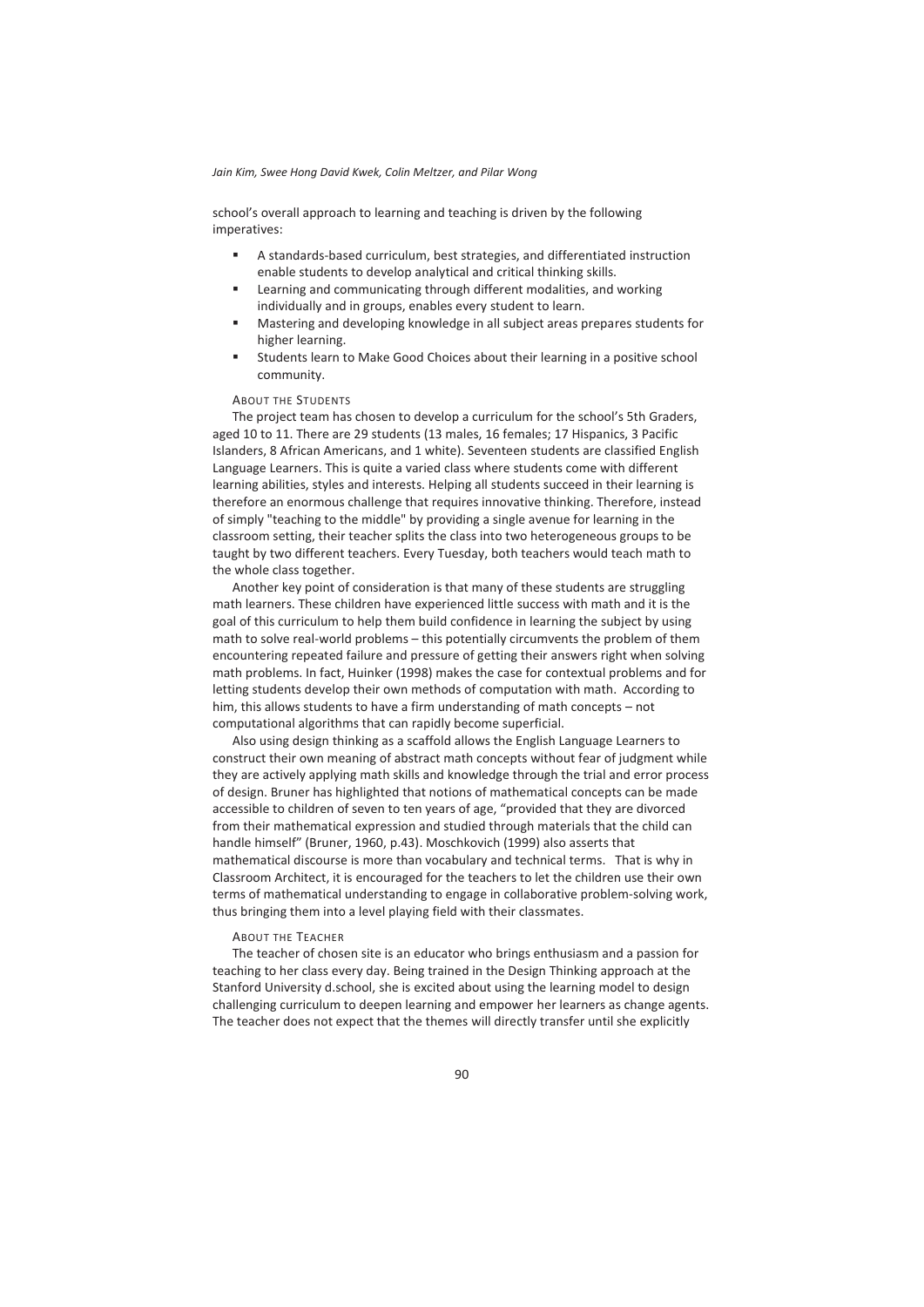teaches and links them to content and context. Through this curriculum the teacher would have the opportunity to integrate the processes of Design Thinking into academic content curriculum while working to achieve state standards.

# **Curriculum Objectives**

The curriculum is designed to promote an enduring understanding of key concepts of both Design Thinking and mathematics. It focuses on the learning of cognitive skills, such as problem solving, flexible thinking, making connections, representation of material in multiple ways, collaboration and application of mathematical concepts and skills to develop solutions. To help students arrive at these outcomes, the curriculum is developed with Wiggins and McTighe's Backward Design method (refer to Figure 5). The approach presented a helpful way to think about what understandings the curriculum want the students to gain, how to design for them, and how to find evidence of these understandings in student work (refer to Figure 6 for the overall curriculum schedule and lessons. For more detailed lesson plans and learning materials contact the authors).

| <b>Stage 1: Desired Results</b>                                                                                                                                                                                                                                                                     |                                                                                                                                                                                                                                                                                                                                                                                                       |  |  |  |
|-----------------------------------------------------------------------------------------------------------------------------------------------------------------------------------------------------------------------------------------------------------------------------------------------------|-------------------------------------------------------------------------------------------------------------------------------------------------------------------------------------------------------------------------------------------------------------------------------------------------------------------------------------------------------------------------------------------------------|--|--|--|
| <b>Established Goals</b>                                                                                                                                                                                                                                                                            | <b>Standards</b>                                                                                                                                                                                                                                                                                                                                                                                      |  |  |  |
| To help students see connections<br>between what they learn in math and<br>problem solving in the real world<br>through design thinking.<br>What overarching understandings are What are the overarching "essential"<br>desired?                                                                    | Listed in individual lesson plans.<br>The curriculum is designed to review<br>already taught standards.<br>questions?                                                                                                                                                                                                                                                                                 |  |  |  |
| Students will understand that:<br>1.<br>Good design solutions serve the<br>needs of their users<br>2.<br>Ratios, proportions and scale factors<br>are used to solve problems<br>encountered in everyday life.<br>Area is used to represent the size of<br>3.<br>a two-dimensional space             | 1.<br>Why do some design solutions work<br>and others don't? What makes a<br>design solution a good one?<br>2.<br>How can ratios, proportions and<br>scales be used to solve problems in<br>everyday life?<br>3.<br>How can the size of two differently<br>shaped physical spaces be compared<br>using the concept of area?                                                                           |  |  |  |
| Students will know<br>Design thinking process: stages that<br>1.<br>they go through in developing their<br>solution<br>2.<br>Mathematical knowledge:<br>Scale factors (ratios) are used to<br>create scale drawings.<br>Area is used to compare the<br>sizes of different two<br>dimensional spaces | Students will be able to<br>Use information-gathering skills like<br>1.<br>research and interviewing to find<br>out what their users need<br>2.<br>Test their ideas using prototyping<br>and refine their ideas with the<br>feedback provided<br>3.<br>Develop skills with ratios, scale, and<br>area and apply them in the<br>redesigning the classroom project<br>Use ratios to express scale<br>4. |  |  |  |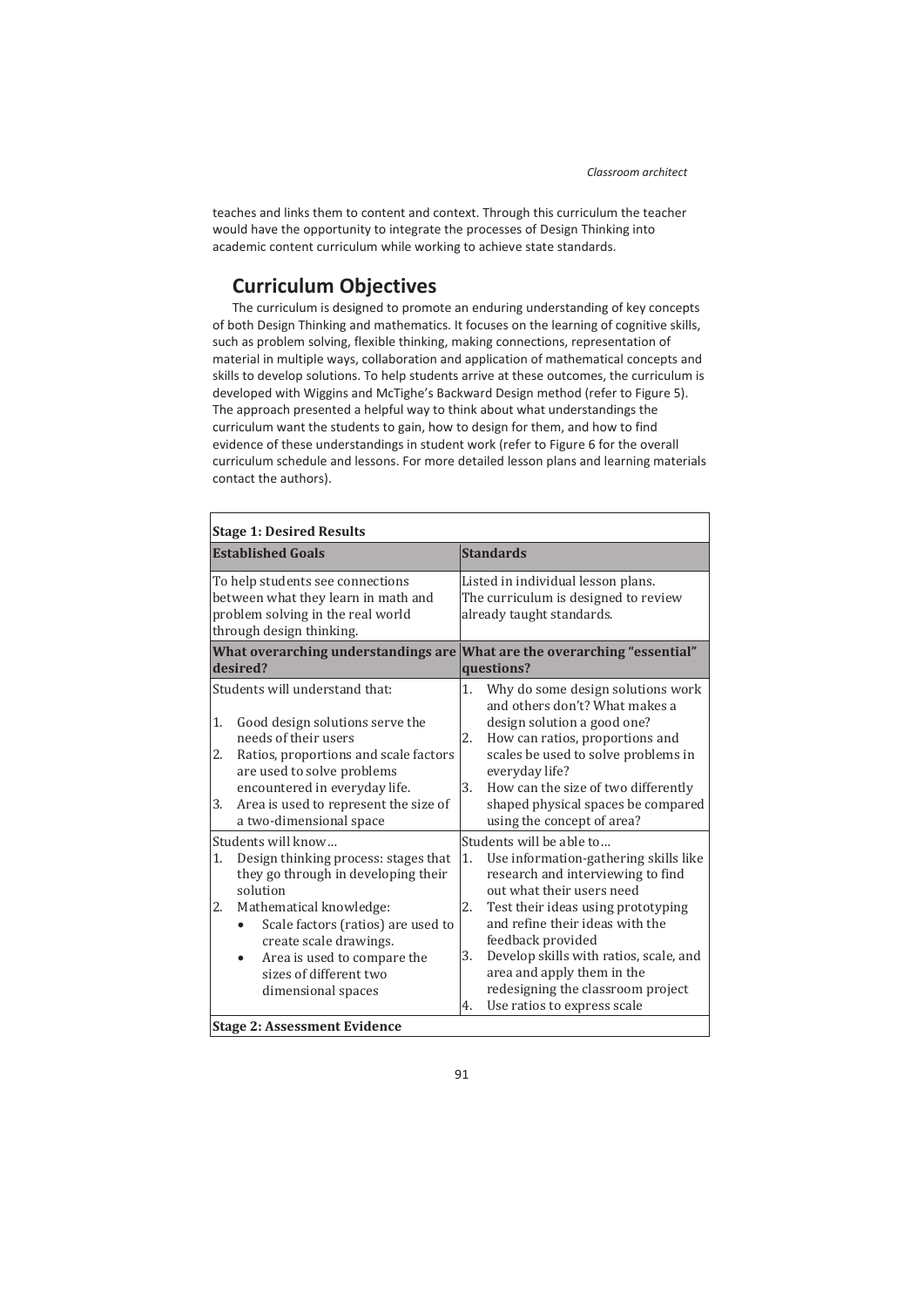| <b>Performance Task</b>                      | Other evidence                              |  |  |
|----------------------------------------------|---------------------------------------------|--|--|
| <b>Culminating Performance:</b>              | Formative Assessment:                       |  |  |
| In your teams, your task is to               | Individual Design Journals                  |  |  |
| redesign the classroom to best meet          | Group Process Folder:<br>lo                 |  |  |
| the needs of everybody who uses it.          | <b>Interview Questions/Notes</b><br>$\circ$ |  |  |
| What would it look like?                     | User Needs List<br>$\bigcirc$               |  |  |
| Who uses your classroom? How do<br>$\bullet$ | Measurement Chart<br>$\bigcirc$             |  |  |
| you know that your solution would            | Original Blueprint<br>$\circ$               |  |  |
| create better learning environment?          | <b>Ideation List</b><br>$\bigcap$           |  |  |
| Present your solution to your class.<br>٠    | Summative Assessment:                       |  |  |
| Convince them that your solution is          | Final Presentation                          |  |  |
| the one to be implemented.                   | Final Prototype 3D Model<br>٠               |  |  |
|                                              | First Prototype 2D Blueprint                |  |  |
|                                              | Observations of group processes             |  |  |
|                                              | (meetings etc.) and dialogue with           |  |  |
|                                              | student groups                              |  |  |

*Figure 5. Development of Classroom Architect Curriculum Using Backward Design* 

## **Week 1 - Discovering User Needs and Current Classroom Model:**  Interview and User Needs Day 1: Classroom Architect Project Design Launch (1hr 30mins) Day 2: Interviewing to identify User Needs (1hr 30mins) Current Classroom Blueprint Day 3: Room Measurements (1hr) Day 4: Scaled Classroom Representation (1hr 30mins) Day 5: Conference & Catch Up Day (1hr 30mins) **Week 2 - Ideation and Prototype:** Ideation & Software Introduction Day 1: Ideation (1hr 30mins) Day 2: Narrow Down Ideas & Software Introduction (1hr 30mins) Virtual Prototype Day 3: Work on Prototype (1hr) Day 4: Work on Prototype & Virtual User Test (1hr 30mins) Day 5: Conference & Catch up Day (1hr 30mins) **Week 3 – Expo:**  Expo

- Day 1: Expo Preparation & Prototype Completion (1hr 30mins)
- Day 2: Expo, Ballot & Celebration (1hr 30mins)

*Figure 6. Overall curriculum schedule and lessons* 

## *Integrating Design Thinking and Math Learning*

This curriculum uses design thinking as leverage to help students transfer classroom knowledge to problem-solving situations in the real world. In most math curricula mathematical concepts are taught in isolation and as a result students do not view math as an integrated whole – and thus they do not understand its relevance and importance. According to Van de Wall (2001), mathematical ideas are "important" if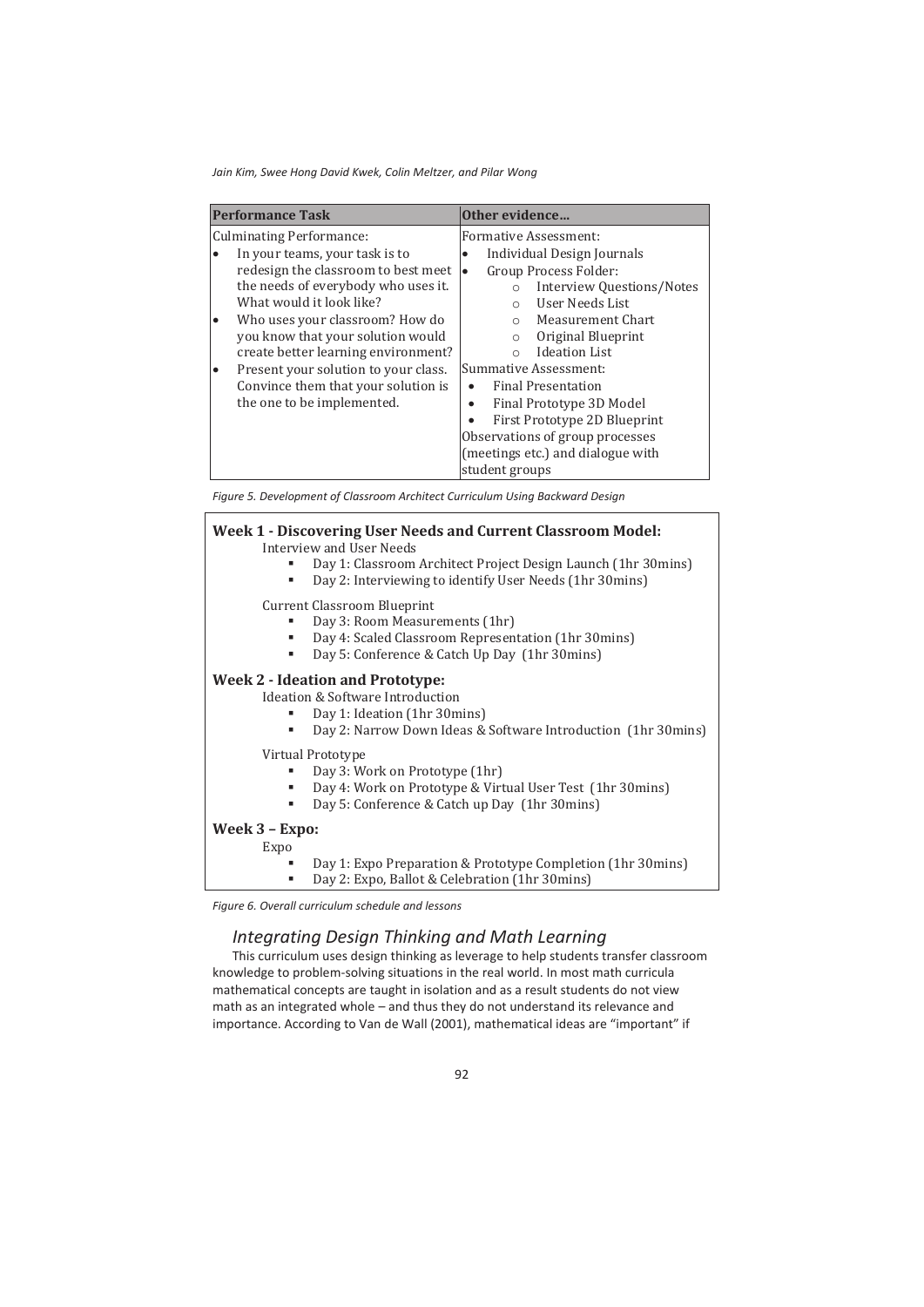they are useful in the development of other ideas, link ideas one to the other, or serve to illustrate the discipline of mathematics as a human endeavor. In the classroom, a strict algorithmic focus on teaching and learning math has unfortunately undermined the real enduring understanding the students to get out of studying math. Algorithmic procedures are helpful in conducting routine tasks easily but the most skillful use of a procedure will not help develop conceptual knowledge that is related to that procedure (Hiebert, 1990). Doing endless multiplication exercises will not help a child understand what multiplication means and what it is used for. In the real world, mathematicians are concerned less with algorithmic memorization and computation, but more with creative problem solving.

This is where the design process can come into play. Design Thinking is an approach to learning that focuses on developing children's creative confidence through hands-on projects that focus on empathy, promoting a bias toward action, encouraging ideation and fostering active problem-solving (Carroll et al., 2010). It fosters iterative problem solving and solution generation, making it relevant to projects in academic subjects while adding an inventive imperative highly consistent with 21st century skill sets $^1$ .

In fact, design thinking can provide powerful tool to help students learn mathematics with understanding. With design thinking embedded in the mathematics curriculum, students are required to evaluate their own ideas and ideas of others, are encouraged to make mathematical conjectures and test them and develop their reasoning skills. More importantly, the notions of mathematical concepts can be made more accessible to English language Learners because in a design project these concepts are "divorced from their mathematical expression and studied through materials that the child can handle himself" (Bruner, 1960, p.43).

Moreover the design thinking process moves beyond problem solving and projectbased work by including a human-centered approach. With a focus on addressing user needs, learning therefore becomes an active endeavor of students that takes place in an environment that stresses problem-solving, reasoning, and thoughtful interaction among students.

# **Curriculum Design Imperatives**

## *i. Knowledge Transfer and Application*

 $\overline{a}$ 

According to Bruner, in The Process of Education (1960), the best way to create interest in a subject is to render it worth knowing, which means to make the knowledge gained usable in one's thinking beyond the situation in which the learning has occurred" (p. 31).

The Design Thinking model of learning can provide learners the platform to apply knowledge and concepts and enable teachers to go beyond the standard ordinary didactic teaching approaches towards more engaged learning. This curriculum explores how to bridge the gap between the theoretical and reality. Through Design Thinking, the curriculum attempts to make concepts learned in the classroom relevant to the real world and provides opportunities to apply the knowledge and skills acquired on solving real-world problems. The clarity of such reality-based links is also more likely to drive greater engagement in learning. That is why this curriculum focuses on an authentic

<sup>&</sup>lt;sup>1</sup> These include innovation, creativity, critical thinking, problem solving, communication, and collaboration skills (Partnership for 21st Century Skills, 2009).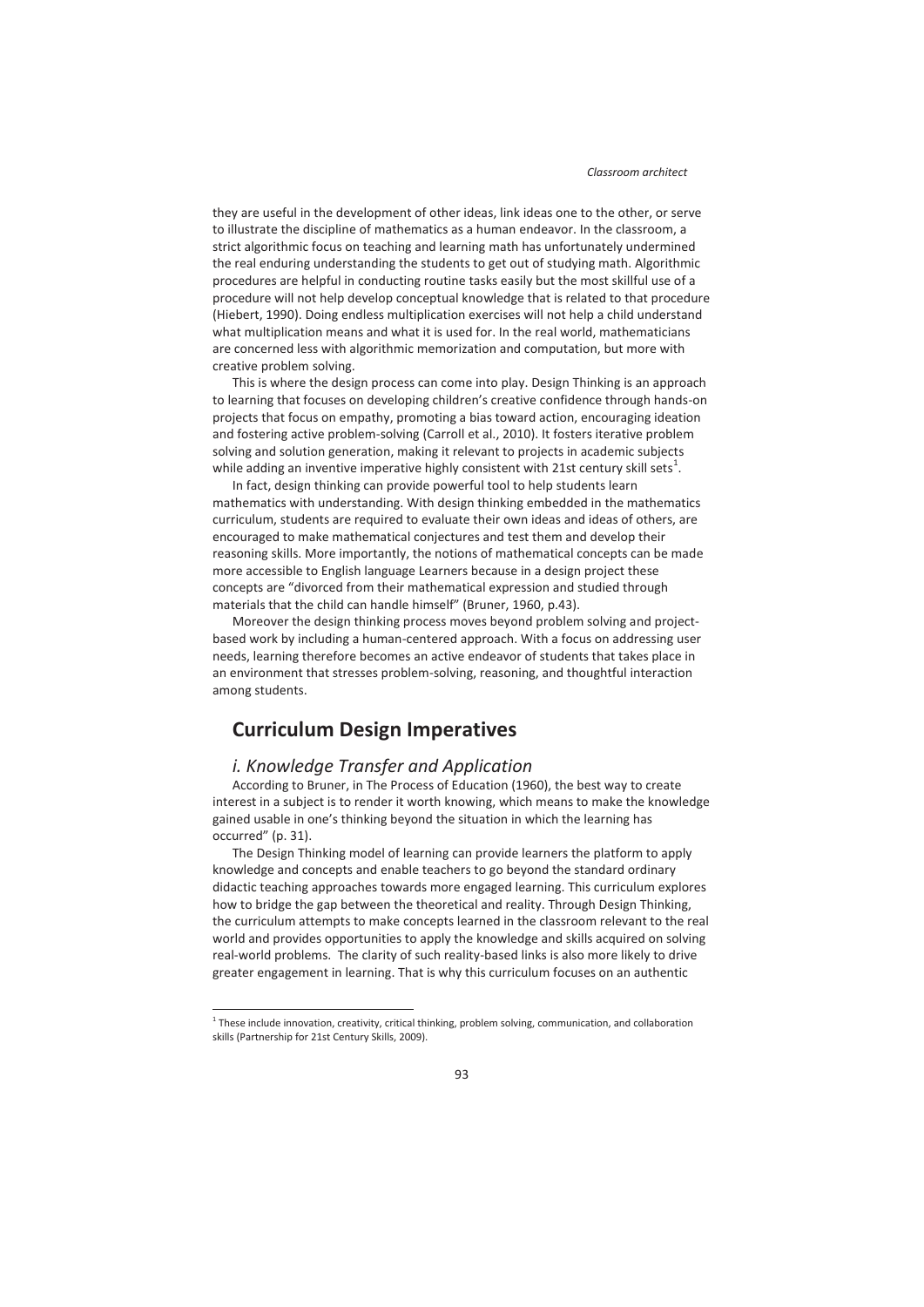challenge that drives students to explore the core concepts and principles of Math<sup>2</sup> in a familiar classroom setting. The design challenge requires the children to explain and defend their solutions and in so doing can have a positive effect on how they view mathematics and their own mathematical abilities. Justification of responses mathematically forces students to think reflectively and eliminates guessing or responses based on rote learning.

Next, Moschkovich (1999) highlights that it is important for the teacher to model consistent norms for discussion but it is more important for the teacher to "revoice" student contributions, building on what they say and probing what they mean. That is why in addition to the design thinking process and authentic project task, the curriculum strongly encourage the teachers not to enforce a strict regimen of using accurate mathematical language throughout the redesign process.

#### *ii. Experiential Learning*

This curriculum takes an approach that places the students in the active role of design thinkers. According to Dewey (1938), education needs to be based upon the experiences and the interests of the student. More importantly on the quality of experience that is educative for them. This curriculum is inspired by his ideas that "every experience is a moving force" (p. 38), and that "every experience both takes up something from those which have gone before and modifies in some way the quality of those which come after" (p. 27). In this curriculum, the students are provided with a deeper experience of the content, concept and issues they have learned through experiential learning. This will enable the students to be exposed to issues, simulations, concepts and theories in a way that they have never been exposed to before. It will help students to move from just knowing facts to understanding and appreciating them – the curriculum also tries to ease and facilitate this process by trying to capture students' prior experience and to build upon it in order to propel them to learn more in and out of the classroom. By engaging students actively in the role of design thinkers, this curriculum hopes to make the experience meet their internal needs, interests or goals.

#### *iii. Multiple Entries to Learning and Mastery*

To celebrate a culture of innovation and motivate the development of diverse talents, this curriculum takes an approach that also seeks multiple entry points for understanding of the students to take place. According to Gardner (1999):

[I]ndividuals possess different kinds of minds, featuring different blends of mental representations. People will, consequently, approach and master curricular materials in quite idiosyncratic ways…. [The] approach weds the theory of multiple intelligences to the goal of enhanced performances of understanding" (p.133)

This vision for teaching and learning in the 21st century reflects a curriculum of processes that serve as the leverage for learning academic content. It is a curriculum that provides the learners the opportunity to engage with a situation of dilemma and

 2 In each lesson plan for Classroom Architect, key math concepts according to K-12 California's Common Core Content Standards for Mathematics (from:

http://www.scoe.net/castandards/agenda/2010/math\_ccs\_recommendations.pdf) are identified. For example, in a lesson where students need to measure the classroom, their ability to accurately read a ruler and to what amount (e.g. in % and % inch) is monitored. Also when they each need to draw a blueprint, understanding of scale and unit conversion skills are required.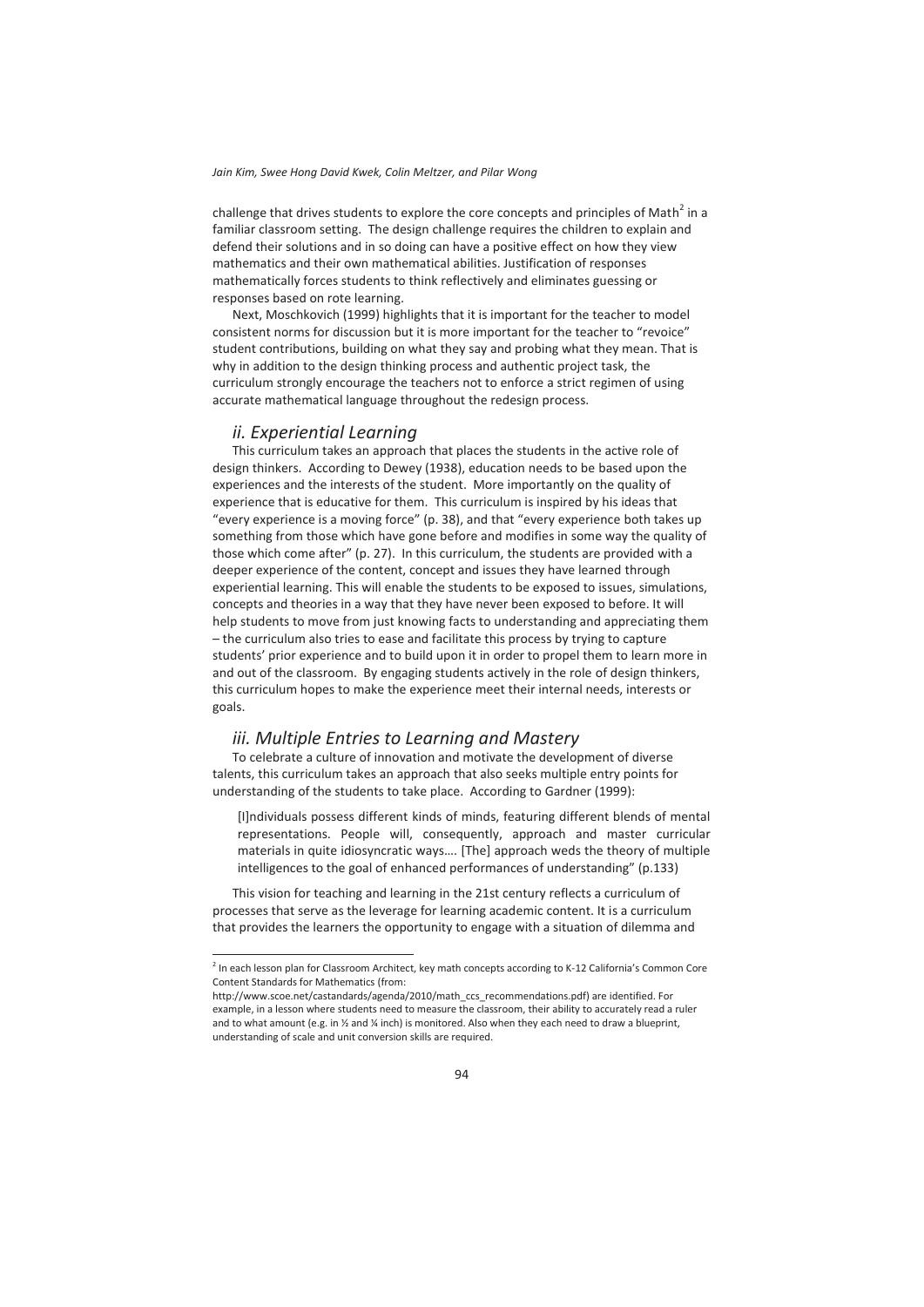thus allowing them to tap into different intelligences – logical-mathematical, linguistic, spatial, interpersonal and intrapersonal – and bring to fore the multitude of dispositions and strengths needed to develop innovative and effective solutions that meet the real needs of their users.

#### *iv. Scaffolds that Enable*

A key feature of Classroom Architect is that it is structured around helping the teacher to scaffold support for the learners so that the responsibility of learning would reside increasingly with the learner – which is in line with the school's vision. More importantly, scaffolding helps to build upon what the students already know to help them navigate the challenges that come with the new project task. In fact, if scaffolding is properly administered, it will act as an enabler, not as a disabler (Benson, 1997). To ensure success with instructional scaffolding, Lange (2002) identified two major steps: first, development of instructional plans to lead the students from what they already know to a deep understanding of new material and secondly, execution of the plans, wherein the instructor provides support to the students at every step of the learning process. That is why the lessons in this curriculum always include the teacher modelling a familiar task or concept that the student is still not confident to grasp independently before letting the children handle the tasks independently.

## *v. "Fit For Purpose" Assessment*

In Understanding by Design, Wiggins and McTighe explain how curriculum and instruction promote higher order learning and deep understanding through a systematic approach to curriculum development beginning with identifying the course objective and then developing appropriate assessment matched to the objective. In fact, in developing the assessment modes and rubrics, this curriculum is mindful that they must be "fit for purpose". Indeed, in Assessment Manifesto: A Call for the Development of Balance Assessment Systems, Stiggins (2008) asserts that to yield dependable results, regardless of the context of their use, assessments must meet these standards of quality: They must be designed to serve a specific predetermined purpose, arise from a specific predetermined definition of achievement success, be designed specifically to fit into each particular purpose and target context, and communicate their results effectively.

The culminating performance of this curriculum is a class expo. It is believed that the students will feel a greater sense of ownership of what they create and will try harder to make it as good as possible because it will be seen by a larger audience. They learn to take responsibility for evaluating their own efforts rather than waiting for the teacher to pass judgment on them.

However, this curriculum also takes an approach that assessment should be an ongoing process where students receive timely feedback so tat they can make continuous improvement toward the achievement of high standards and desired learning outcomes.

Critical checkpoints will be identified throughout this process. The curriculum encourages the power of learner autonomy and proposes that the students' performance and design thinking mind-sets be assessed through self-and-peer assessments. However an accurate assessment of content understanding should still be carried out by the teacher and thus it will continue to be a role of the teacher to monitor the students' learning and provide just-in-time feedback to move the students toward the acquisition of enduring Math ideas and skills on which the curriculum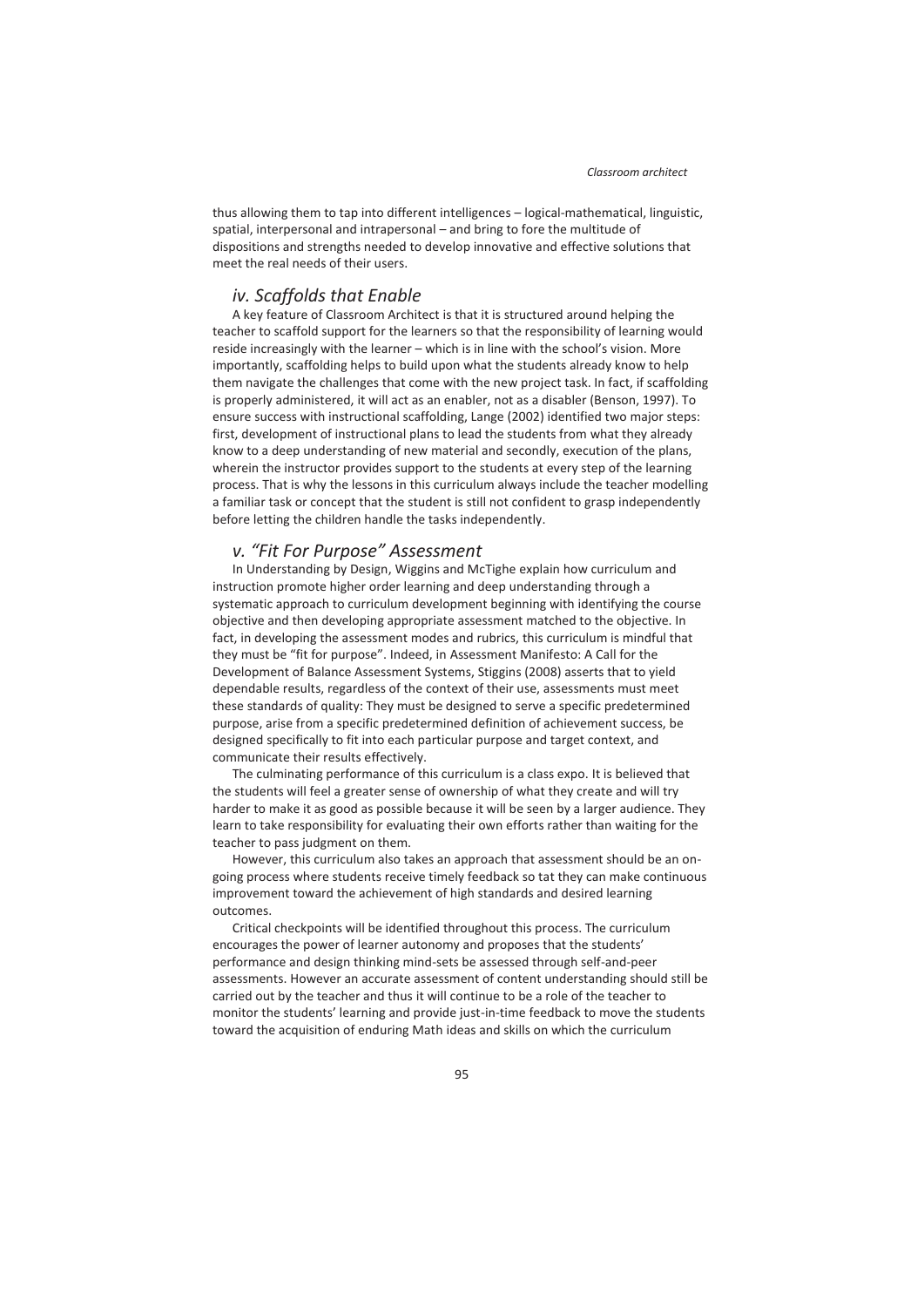focuses. That is why every Friday is reserved as Catch Up day where teams can work with each other and the teachers to work towards greater progress and gain assurance that they are on the right track.

## *vi. Technology that Inspires Learning*

The model of 21st century learning calls for engaging and empowering learning experiences for all learners. As educators, it is necessary to bring state-of-the art technology into learning to enable, motivate, and inspire all students, regardless of background, languages, or disabilities, to achieve.

The National Education Technology Plan 2010 released by the US Department of Education has challenged the education system to leverage the learning sciences and modern technology to create engaging, relevant, and personalized learning experiences for all learners that mirror students' daily lives and the reality of their futures.

Against a backdrop where standards-based competencies still form the basis of what all students should learn, it is hopeful that technology is a powerful tool that provides students greater options for engaging in learning and inspires higher levels of motivation and achievement. In this curriculum, therefore an online freeware Sweet Home 3-D is included to facilitate their articulation and expression of ideas and, more importantly, collect evidence of their knowledge and problem solving abilities as they work.

## **Assessment Framework**

The assessment in this curriculum aims to provide both the students and teachers an indicator of whether the students have achieved the expected learning outcomes. During the two and a half weeks, the students have to demonstrate their ability, individually and as a group, by applying the knowledge of both design thinking and math to develop the project task.

#### *i. Areas Assessed*

Students are expected to demonstrate the ability to generate, develop and evaluate ideas and information so as to apply both design thinking skills and mathematical knowledge as they develop their project task of redesigning their classroom. They will be assessed in the following areas:

- (i) Identification of user needs
- (ii) Development of ideas and solutions to meet these user needs
- (iii) Application of Mathematical concepts

## *ii. Means of Assessment*

Students will be assessed on their performance both as members of their group and as individuals. Assessment is made of students carrying out the project and of the final products delivered. The performance of individual students and that of groups is assessed through the following means:

- Group process folder
- **Blueprint**
- x 3-D Virtual Model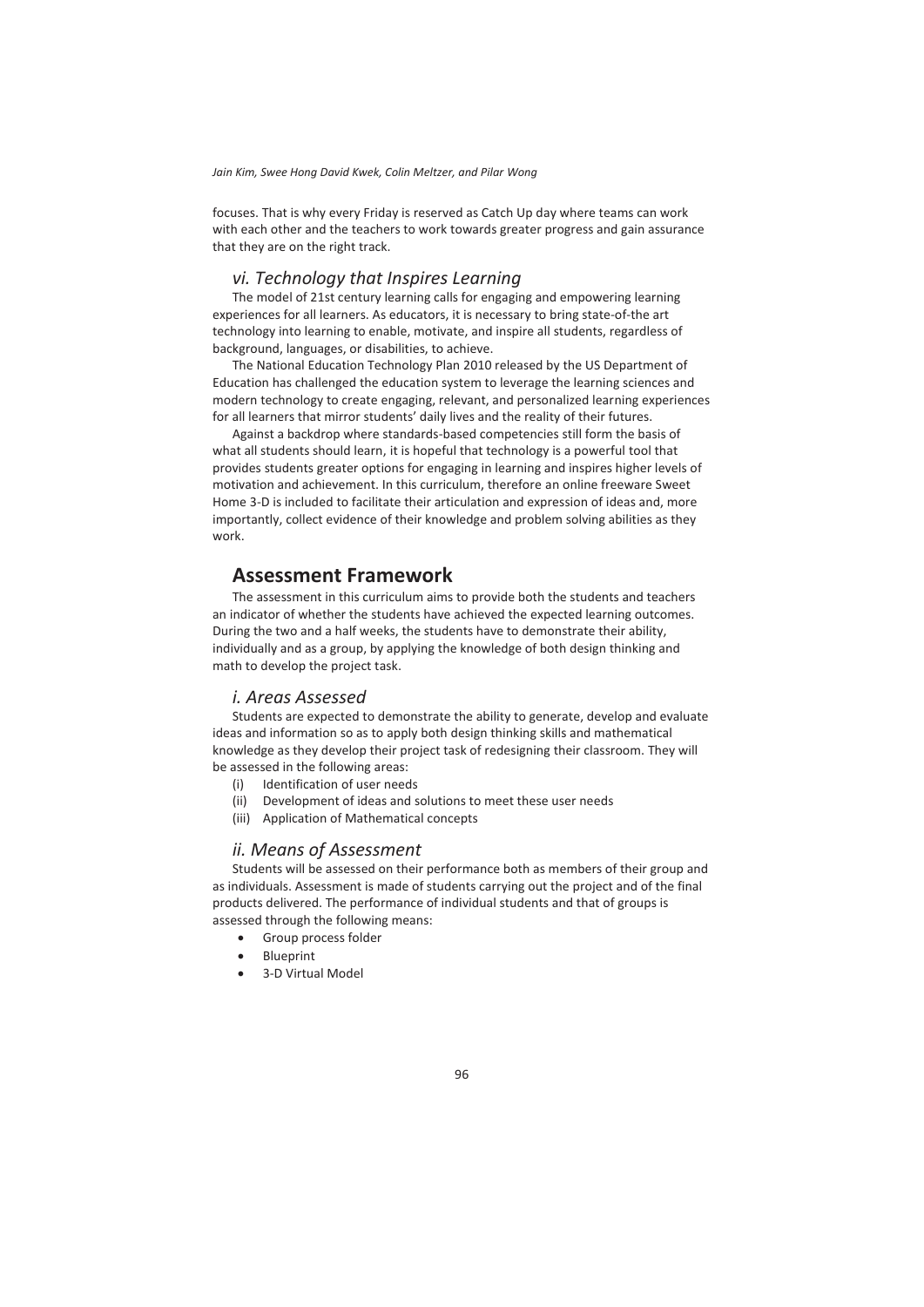#### *iii. Communicating about Student Learning*

In this curriculum, one key consideration is that the assessment information should motivate students to put in efforts and do better – even after the project. It is accepted that assessments with grades assigned usually have strong motivational effects and any work which has no score figured into the final grade may not encourage students to invest time and efforts. In "Classroom Assessment for Student Learning: Doing It Right – Using It Well", Stiggins et al (2006) assert that "this system of motivation does not work well for all students; most noticeably it does not work for students who are performing marginally or those who are failing." In fact the group of assessment experts advocate reducing evaluative feedback and increasing descriptive feedback to affect motivation and achievement.

This means that there must be strong principles of assessment for learning put in practice to develop an internal sense of motivation in students. The assessment this curriculum adopts is therefore criterion-based to help students keep improving with the availability of frequent feedback from peers and teachers to attain the desired level of achievement. As a result of this process, students would have clearer and reinforced learning targets, constantly receive feedback about where they are in relation to the targets, and are able to make changes to reach higher levels.

#### *iv. Assessment Rubrics*

In Classroom Architect, a set of assessment rubrics for both students and teachers is provided as an authentic assessment tool to help students make progress and measure their final work (see Figure 7 and 8). These rubrics would be handed out at the beginning and highlighted at appropriate checkpoints to get students to think about the criteria on which their work will be judged.

Classroom Architect would provide them a new assessment experience where they can be acclimatized to receiving descriptive feedback rather than evaluative feedback. For a project-based and process-oriented task, this also helps the teacher provide a picture of learning that is more accurate and more meaningful. Again Stiggins et al (2006) emphasize that if the objective is to communicate thoroughly about student achievement then the educators should not simply convert rubric scores to letter grades. Rather, they recommend that teachers communicate using the points on the rubric – indeed the description of the performance allows us to provide more clear and focused feedback. More importantly, it is unauthentic to combine the scores for the different categories of user needs and application of mathematical concepts into a single score or grade. If the curriculum was to treat the students like real-word designers, helping them understand the areas of improvement is more critical than helping them make sense of a final score. "Stigmatizing" them by labeling their work with a score does not help them focus on bettering themselves but may instead make them rank their work in comparison with the achievement of others – just like any other math assignment or test they have always had.

Davies (2009) believes it is important to involve students in the assessment process. When students are involved in the classroom assessment process, they are more engaged and motivated, and they learn more. One way of involving students in the process is to allow them to co-construct criteria that will be measured in assessments. That is why in the assessment rubric the teachers and students work out the criteria for "Creativity and Design" largely because this is an area where student input could potentially spur them to deliver their best for the final prototype. It is also a category where criteria could be more easily developed.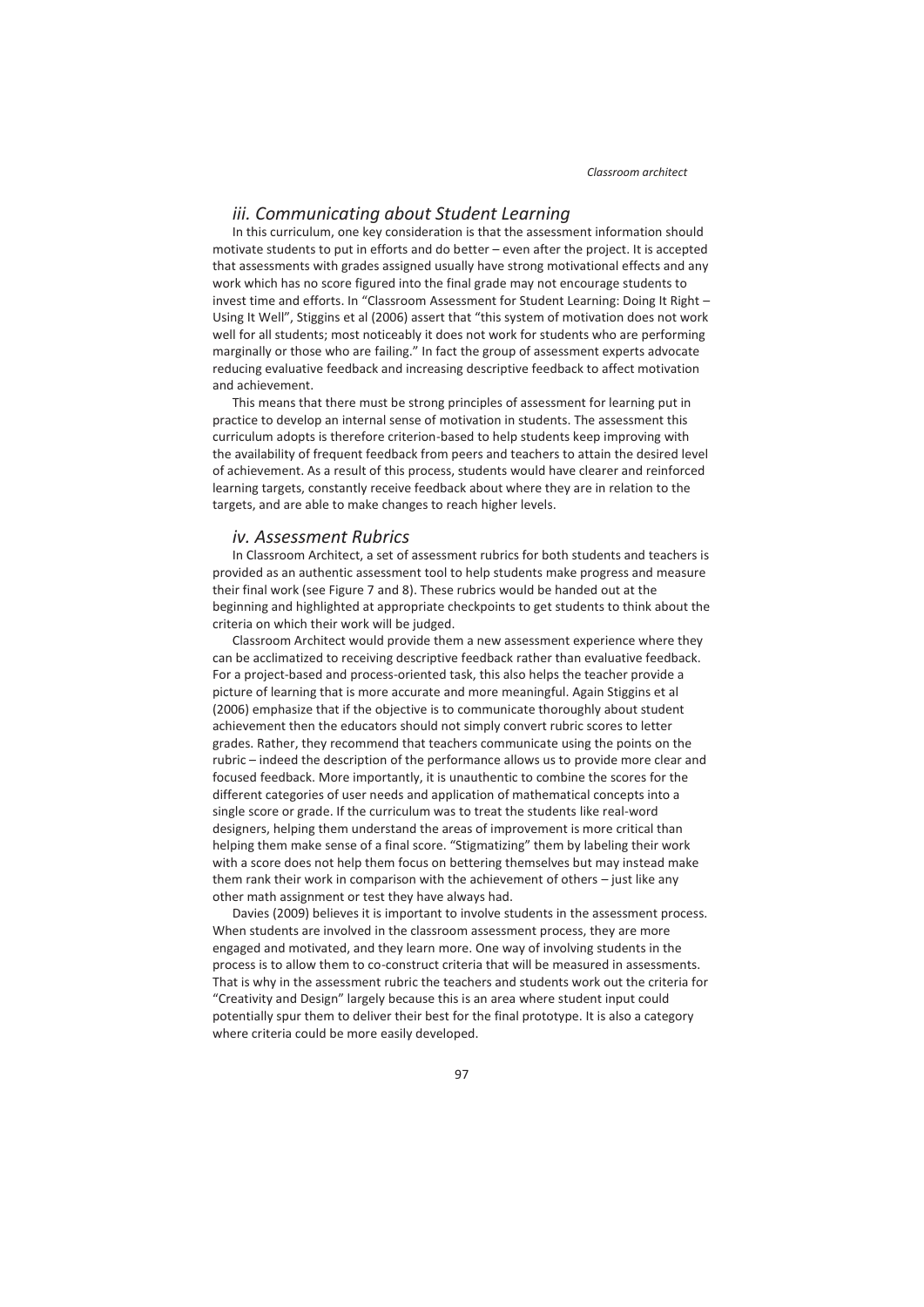Finally every student will receive a Personal Design Journal as a way of encouraging them to share (orally and in writing) with both the teacher and fellow students their thoughts and learning, and assist them in becoming reflective learners. It also provides the teacher with information on what each student has learned and what each student has difficulties learning. In addition, they can see their progress over time because they have a tangible record of their learning.

|                                      |                                      | <b>Novice</b><br>(1)                                                                                                      | <b>Intermediate</b><br>(2)                                                                                                                                | Expert<br>(3)                                                                                                                                                                                            |
|--------------------------------------|--------------------------------------|---------------------------------------------------------------------------------------------------------------------------|-----------------------------------------------------------------------------------------------------------------------------------------------------------|----------------------------------------------------------------------------------------------------------------------------------------------------------------------------------------------------------|
| User Needs                           | Group<br><b>Process</b><br>Portfolio | Shows limited<br>understanding of<br>users' needs with<br>little/no explanation.                                          | Shows<br>understanding of<br>users' needs with<br>links to interview<br>responses.                                                                        | Shows deep<br>understanding of<br>user's needs by<br>demonstrating how<br>a more<br>generalizable user<br>need fits with their<br>interview<br>responses.                                                |
|                                      | <b>Blueprint</b><br>Prototype        | Creates a prototype<br>that demonstrates<br>limited evidence of<br>testing and limited<br>understanding of user<br>needs. | Creates a prototype<br>that demonstrates<br>understanding of<br>user needs, tests<br>specific aspects of<br>their idea and leads<br>to further iteration. | Creates a prototype<br>that demonstrates<br>clear understanding<br>of user needs, tests<br>for constructive<br>feedback and leads<br>to further iteration<br>and deeper<br>understanding of<br>the user. |
| Application of Mathematical Concepts | Group<br><b>Process</b><br>Portfolio | The group process<br>portfolio addresses<br>none of the<br>mathematical<br>components<br>presented in the task.           | The group process<br>portfolio addresses<br>some but not all of<br>the mathematical<br>components<br>presented in the<br>task.                            | The group process<br>portfolio puts to<br>effective use the<br>underlying<br>mathematical<br>concepts upon<br>which the task is<br>designed.                                                             |
|                                      | <b>Blueprint</b><br>Prototype        | The prototype<br>addresses none of the<br>mathematical<br>components<br>presented in the task.                            | The prototype<br>addresses some but<br>not all of the<br>mathematical<br>components<br>presented in the<br>task.                                          | The prototype puts<br>to effective use the<br>underlying<br>mathematical<br>concepts upon<br>which the task is<br>designed.                                                                              |

#### *Group Assessment (Group Process Portfolio and Blueprint)*

*Figure 7. Group Assessment Rubrics*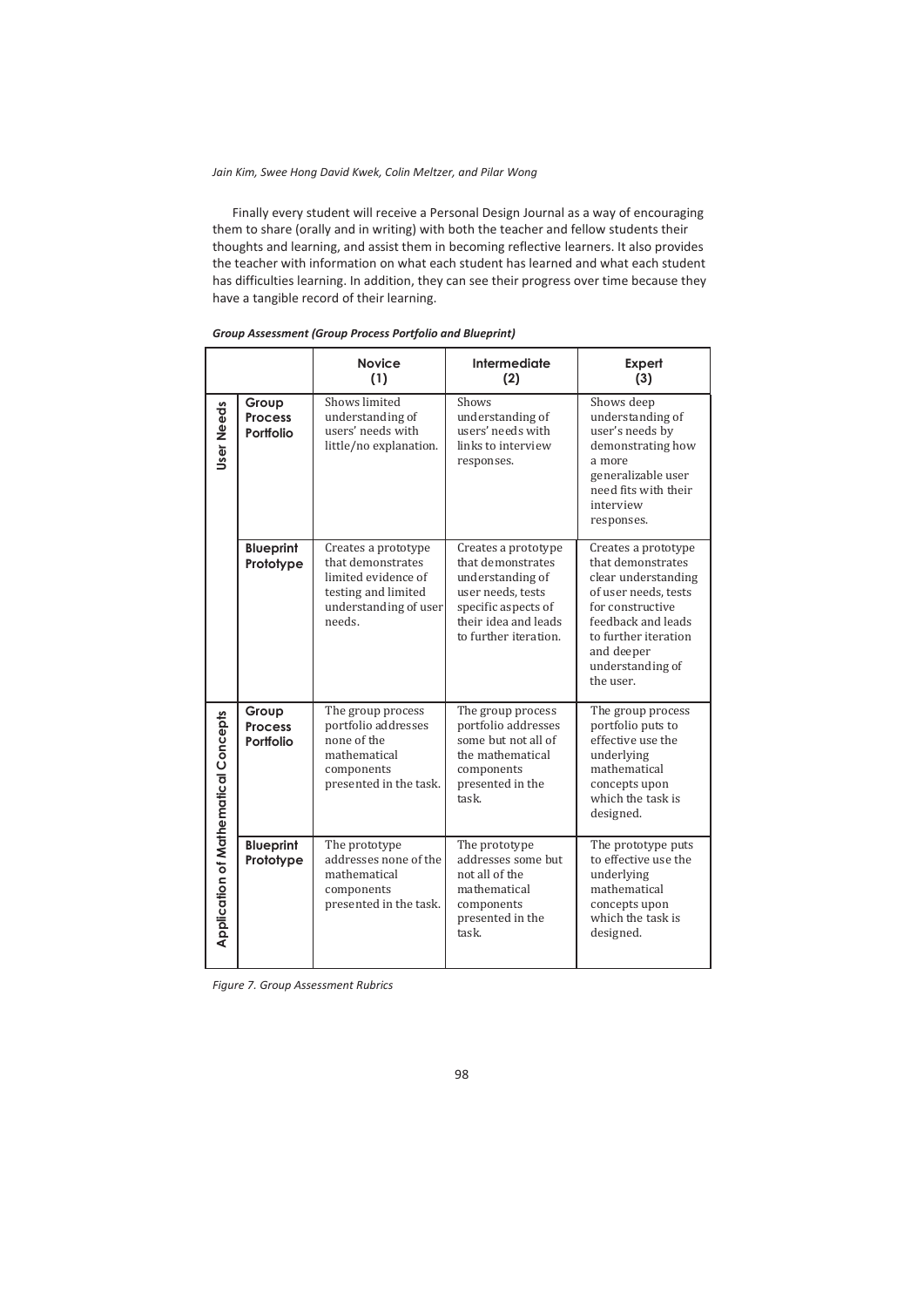|                                                      | <b>Novice</b><br>(1)                                                                                                      | Intermediate<br>(2)                                                                                                                                       | Expert<br>(3)                                                                                                                                                                                            |
|------------------------------------------------------|---------------------------------------------------------------------------------------------------------------------------|-----------------------------------------------------------------------------------------------------------------------------------------------------------|----------------------------------------------------------------------------------------------------------------------------------------------------------------------------------------------------------|
| <b>User Needs</b>                                    | Creates a prototype<br>that demonstrates<br>limited evidence of<br>testing and limited<br>understanding of user<br>needs. | Creates a prototype<br>that demonstrates<br>understanding of<br>user needs, tests<br>specific aspects of<br>their idea and leads<br>to further iteration. | Creates a prototype<br>that demonstrates<br>clear understanding<br>of user needs, tests<br>for constructive<br>feedback and leads<br>to further iteration<br>and deeper<br>understanding of the<br>user. |
| <b>Application</b><br>of<br>Mathematical<br>Concepts | The prototype<br>addresses none of the<br>mathematical<br>components<br>presented in the task.                            | The prototype<br>addresses some but<br>not all of the<br>mathematical<br>components<br>presented in the<br>task.                                          | The prototype puts<br>to effective use the<br>underlying<br>mathematical<br>concepts upon<br>which the task is<br>designed.                                                                              |

*Individual Assessment (3D Virtual Prototype)* 

*Figure 8. Individual Assessment Rubrics* 

### **Discussion**

Classroom Architect has been developed in the hope of achieving goal of disseminating design thinking among young students. Also to deepen understanding of mathematical concepts by applying them to real world problems by ways of solving design problems. The curriculum has been developed with keen interest in the actual students and the teacher who would conduct the curriculum in the belief that the genuine understanding of the audience would render it with authenticity and effectiveness. However, the curriculum has been designed with philosophy and imperatives that is universal so that it could be adapted in broader circumstances.

The next steps for the Classroom Architect would be to gather data from actual use in the classrooms to test its feasibility and to further improvements, also to try fusing design thinking with other classroom subjects.

## **References**

Bruner, J. 1960. *The Process of Education*. Cambridge: Harvard University Press. Carroll et Al. 2010. "Destination, Imagination and the Fires Within: Design Thinking in a Middle School Classroom". The entity from which ERIC acquires the content, including journal, organization, and conference names, or by means of online submission from the author.International Journal of Art & Design Education, 29(1), 37-53.

Davies, Anne. 2007. "Involving Students in the Classroom Assessment Process". In *Ahead of the curve: the power of assessment to transform teaching and learning, edited by* D.B. Reeves, pp. 183-204. Bloomington, IN: Solution Tree.

Dewey, J. 1938. *Experience and Education*. New York: Collier Books, pp. 25-50. Freire, Paulo. 1980. *Pedagogy of the Oppressed.* New York: Continuum.